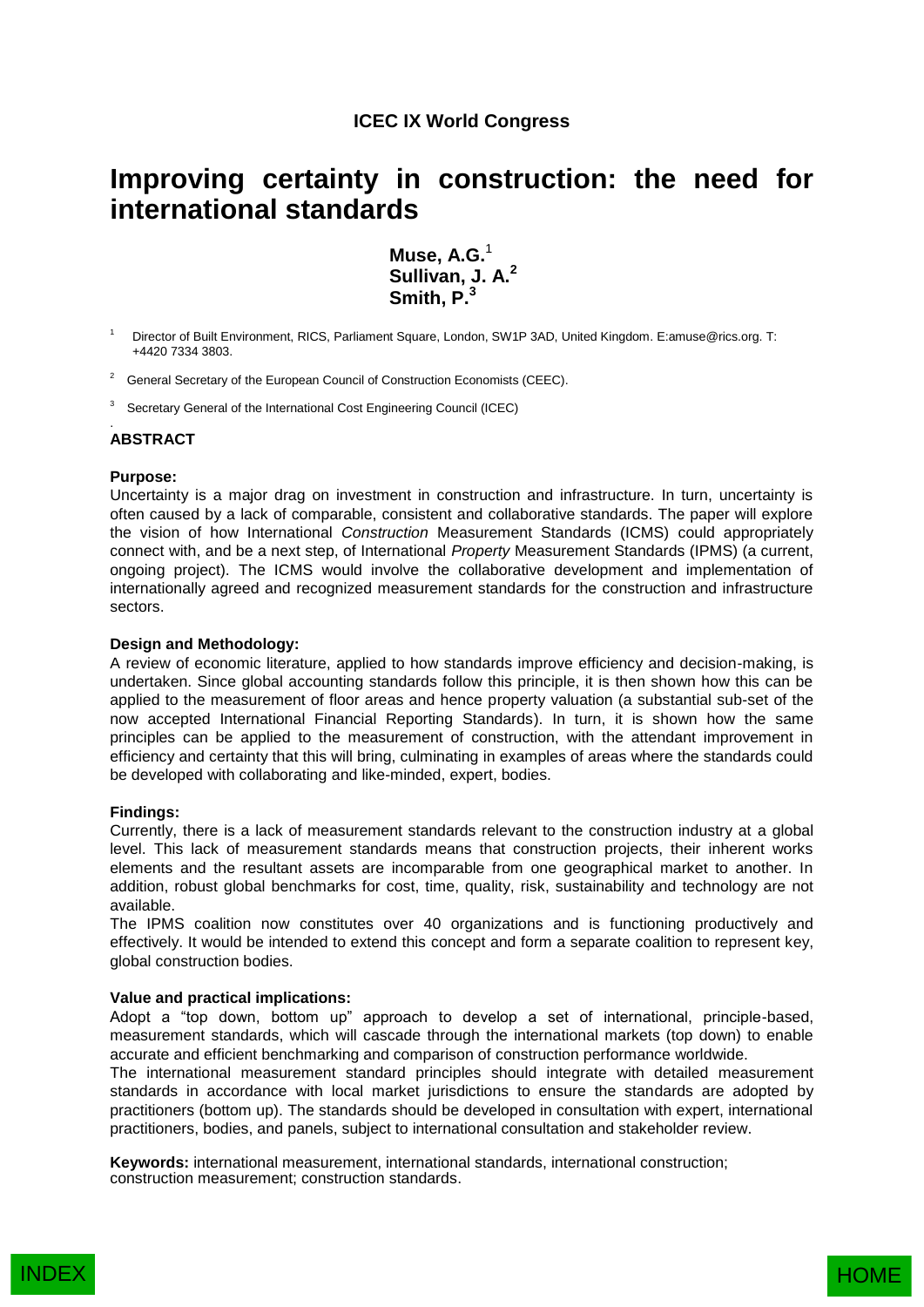## **1 INTRODUCTION**

This paper addresses one of the key areas of market inefficiency, that of market knowledge. *"The efficiency of markets is reduced by imperfect knowledge"* (Harvey & Jowsey, 2006, p. 29). Specifically, the paper explores the need for a set of collaboratively developed, principles based, international measurement standards for global construction markets, primarily focused around construction costs, while remaining cognizant of the inherent risk and uncertainty in construction.

It is acknowledged in this paper that there are other aspects that can potentially offer benefits by having a collaboratively developed set of principles based international measurement standards.

The paper does not attempt to describe *what* the international standards might look like; the paper's main aim is to identify the need, and to explain *why* international measurement standards for construction will benefit the economy.

The paper provides an outline of what has already been achieved in terms of international property measurement standards (IPMS), how international measurement standards for construction connect into the IPMS project, and how international measurement standards for construction may be collaboratively developed and adopted. IPMS is an ongoing, international project being managed by a coalition of bodies and institutions who are committed to developing international measurement standards for property, collaboratively. Thus, this paper will provide insight into how International Construction Measurement Standards (ICMS) can mirror this success in the building and infrastructure arenas.

It is important at this stage to make the distinction between *property* and *construction* in terms of measurement. Property (like land) is a *noun*, it is an asset and material object that one may touch, and it can be measured in terms of dimensions. Conversely, construction is a *verb;* it is a process that cannot be touched, however we may measure aspects of the construction process such as the cost associated with the construction process, or the time taken to complete a construction process.

The paper is written primarily from a commercial perspective, in that it explores how international construction measurement standards can improve private financial investment decision making. Public sector decision making tends to be based more on Cost Benefit Analysis, i.e. considering the public and social benefits realized by a development project, rather than on an investment return basis. It should be acknowledged however that there are significant benefits for the public and regulated sectors by adopting these standards.

#### **2 METHODOLOGY**

International Standards and International Measurement Standards are well researched by others, meaning that references and citations are readily available and form many of the arguments within this paper.

ICMS are not so well researched and as such, this paper draws on few references and citations for this section. Instead, the author draws on the consequences from the earlier sections of this paper and uses the experience and views of others gained from the IPMS project to explore the idea of ICMS and the potential benefits that may be realized from their development and adoption.

#### **3 INTERNATIONAL STANDARDS AND ECONOMICS**

This section introduces the relationship between international standards and the global macro economy, and describes how international standards can have a positive effect on the efficient use of resources in a market economy. International Standards can be defined as: *"Standards, with international scope, which set out high level principles to be satisfied by a practitioner, and the procedures for checking conformity to these requirements."*

Standards have a direct relationship with the global macro economy. The Organization for Economic Cooperation and Development and the US Department of Commerce both show that standards and related conformity assessment (checking that products and services measure up to standards) have an impact on 80% of the world's trade in commodities(ISO 2013).

Having established that standards and economics are inextricably linked, it is useful to establish some fundamentals around economics. Economics is concerned with the allocation of scarce resources. Many of the world's available resources are finite; however people have an infinite, insatiable appetite for consuming the world's resources. Therefore at any one point in time we are faced with the problem

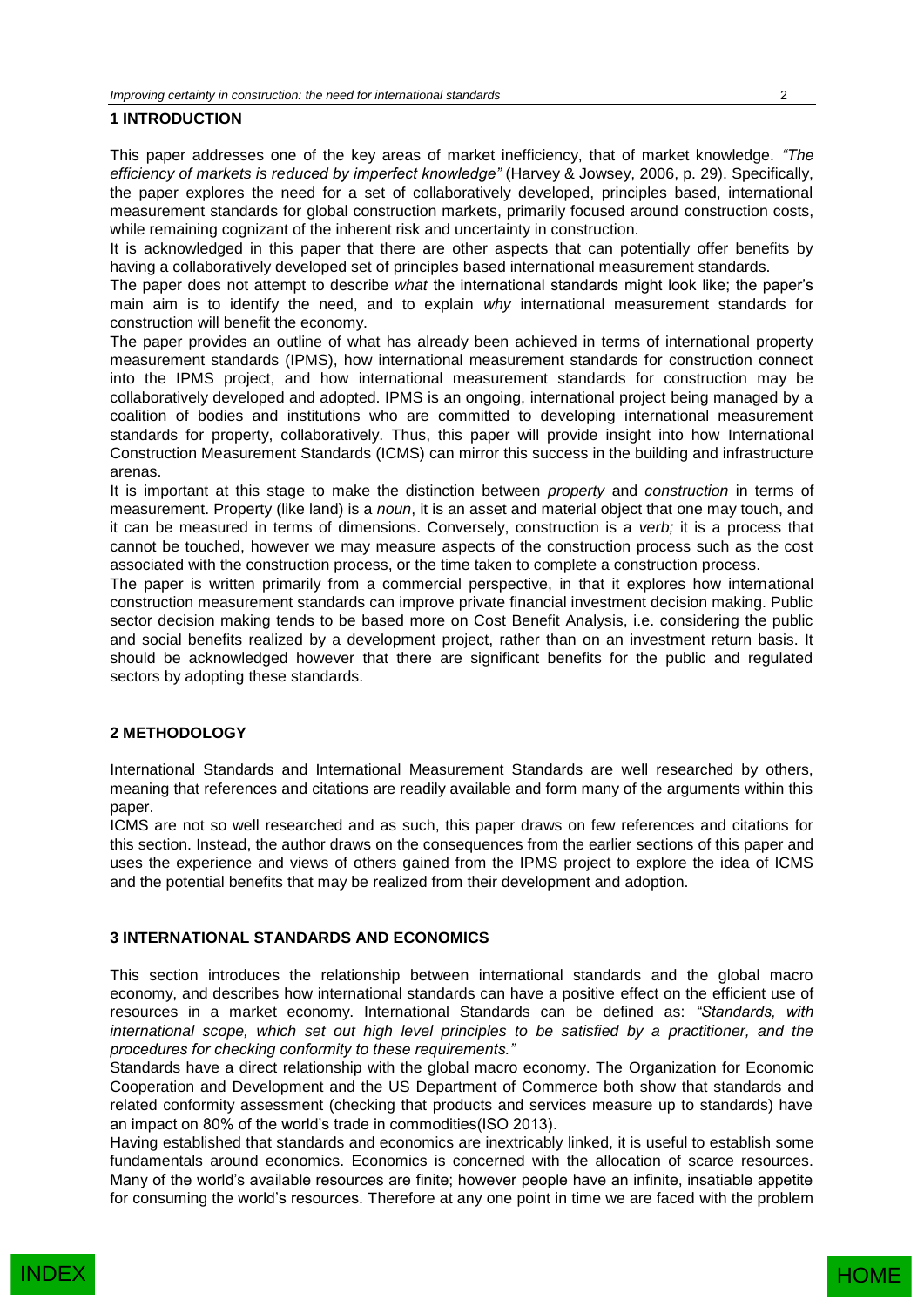of having many wants, from a limited amount of resources; this problem is formally referred to in economic science as *scarcity* (Myers 2006).

Economists argue that to address the problem of scarcity, people must make careful choices about what is made, how it is made and for whom it is made. Essentially economics is known colloquially as the "science of choice".

Decision-making is the act of selecting one choice over others, often because of a lack of resources. When making a decision, some other thing has to be foregone, choosing one thing over another inevitably means giving up something else; an opportunity has been missed, or sacrificed. In economics, this situation is highlighted and addressed by applying the concept of *opportunity cost.* A definition of opportunity cost is: *"The value of the alternative forgone by choosing a particular activity."*  (Myers 2006)

When a choice is made, there is a trade-off between the use of one resource for one or more alternatives. In economic terms, the real cost of the foregone choice (the opportunity cost) is the tradeoff. To ensure the public interest in a market economy effective decision making (making the right choice) and the efficient use of resources is an essential element.

This concept draws attention to the importance of *efficiency* in the utilization of resources. It also highlights the need for the sound assessments of information (such as cost and value) to inform sound *decision making* around the management of production, distribution and consumption.

According to ISO, International Standards help to harmonize technical specifications of products and services making industry more efficient, increasing levels of productivity within a given amount of resources. ISO (2013) state that "*International Standards are strategic tools and guidelines to help*  companies tackle some of the most demanding challenges of modern business. They ensure that *business operations are as efficient as possible, increase productivity and help company's access new markets*."

At a general level, the benefits realized by adopting standards include but are not limited to the following:

- Cost savings
- Client/ customer satisfaction
- Access new markets
- Increased market share
- Environmental benefits (ISO 2013)

The International Federation of Surveyors (FIG) guide on standardization from 2006 looks at 'the benefits of standards'. Research undertaken by the Technical University of Dresden and the Fraunhofer Institute for Systems and Innovations::

- The benefit to the German economy from standardization amounts to more than US\$ 15 billion per year;
- Standards contribute more to economic growth than patents and licenses;
- Companies that participate actively in standards work have a head start on their competitors in adapting to market demands and new technologies;
- Transaction costs are lower when European and International Standards are used;
- Research risks and development costs are reduced for companies contributing to the standardization process. (DIN, 2011).

Further work in the UK in 2005 found that "13% of the UK's economic growth between 1948 and 2002 could be attributed to standards" (Department of Trade Industry, UK 2005).

## **4 INTERNATIONAL STANDARDS FOR MEASUREMENT**

Having established the benefits and global applicability of international standards, this section explores why we would want to establish a set of international *measurement* standards, in collaboration with others, at both a micro and macroeconomic level. Measurement is defined as: *"The quantification of an entity or event using accepted metrics to define it and to allow the accurate comparison with other entities or events." Or, put another way: "If you can't measure it, you can't manage it."*(Drucker 2009

Measurement is used in business for a plethora of reasons ranging from simply wanting a set of data quantified for a rudimentary comparison, through to monitoring the performance of a manual labour process, or a machine's output, or an investment's return, through to measuring areas that will form the basis of an asset valuation.

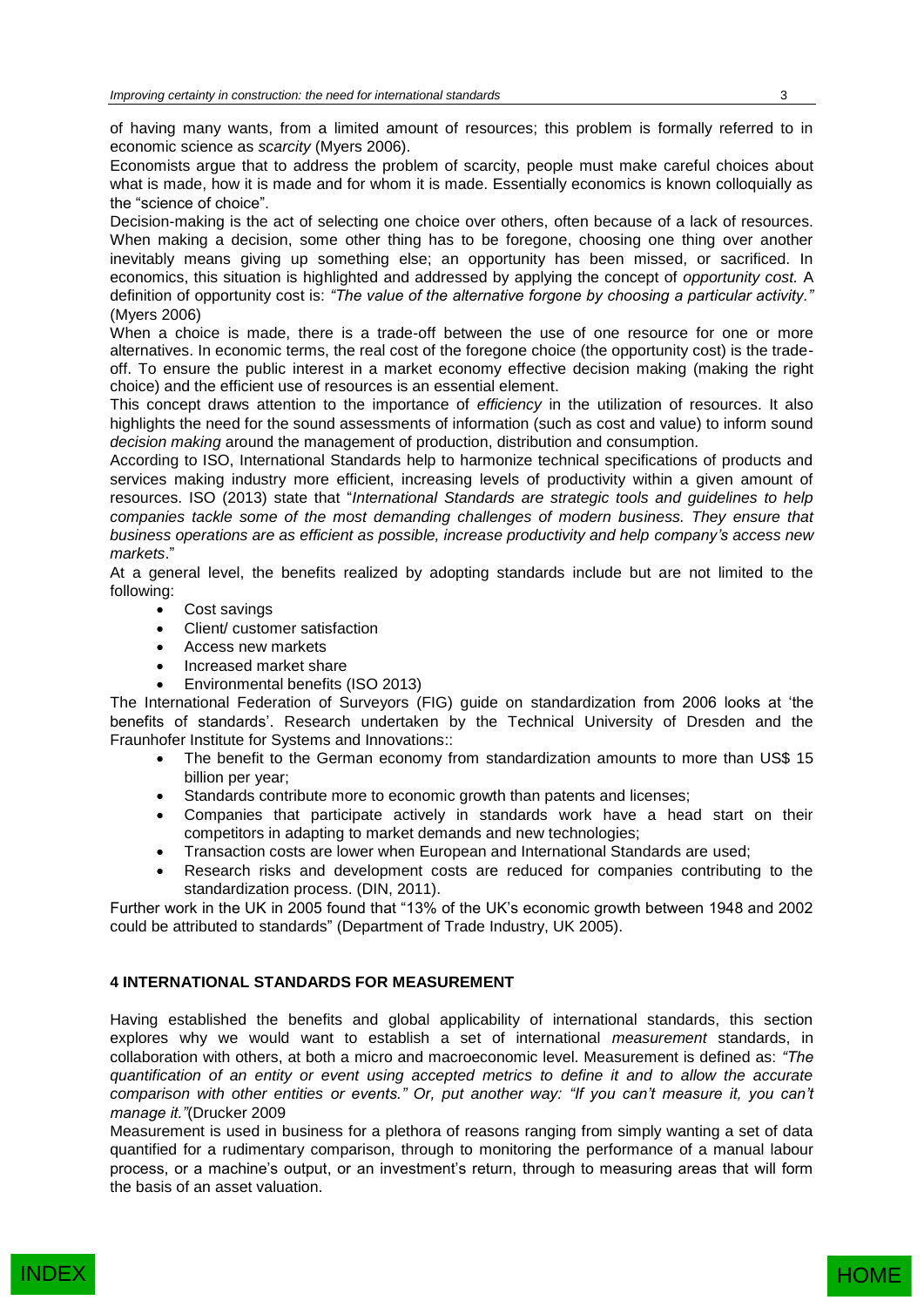A business may want to compare the revenue of different regional offices relative to the number of staff in each office, or monitor the output of two different production lines, or appraise the return on a number of different investment options. Essentially, each of these scenarios will require measurement of some form, and each set of measurements will be compared against each other to assess their performance.

The assessment, or the measurement and analysis of performance, is the means by which businesses detect waste in the utilization of resources in their supply chain or business activities, with the view to minimizing this waste to improve overall performance. In many business sectors, all members of the supply chain collaborate to constantly measure their performance with regards to the utilization of resources and then collaborate further to devise ways of reducing or eliminating causes of waste and inefficiency so that performance is continuously improved (Cain, 2004).

This improvement in performance may take on many forms such as reduced costs, reduced risk, increased profit margins, reduced time, or improved quality, but each of these forms can be brought back to the fundamental objective of economics; to improve efficiency. However, this only considers performance and efficiency at an individual, local, micro economic level.

Having established the benefits of measurement, and the analysis of the results to improve performance and efficiency at a microeconomic level, it's necessary to explore how measurement, analysis, performance improvement and increased efficiency transpose to an international, macroeconomic level.

Anyone with a vested interest in understanding, managing or planning matters related to economics will need to interpret economic statistics. These economic statistics are derived from a number of measures referred to as macroeconomic objectives. While there are many texts listing and defining the macroeconomic objectives slightly differently, they may broadly be summarized as follows:

- Stable prices
- Full employment
- Sustained economic growth
- External balance
- Protection of the environment

In their attempts to achieve these macroeconomic objectives, governments adopt what are referred to as policy instruments; these are tools that can manipulate an economy. These policy instruments may broadly be classified as fiscal policy, monetary policy and direct policy.

It is not the purpose of this paper to explore each of these macroeconomic objectives and the policy instruments that influence them. What is important however is to understand that each of these objectives requires a form of measurement to harness the data, so that it may be presented in a certain format that can be analyzed for performance measurement, to facilitate better decision making that may be acted on to drive improved performance. We may therefore summarize that the statistical representation of macroeconomic objectives and their performance, are derived from measurement.

Economic forecasting is adopted by both governments and business alike to inform decisions that are taken to improve performance. The data that drives the forecasts is based largely on measurement and seeks to convert the measured data of a complex set of parameters into a simplified output. Currently, this data is measured in inconsistent ways, globally. The complexity around forecasting is compounded by the fact that forecasting requires a set of assumptions to account for the unknown data at a given time. These assumptions are also driven by measurement, often by measuring historic data and projecting a trend line into the future. Again, these assumptions are measured differently. Given the challenges of measurement around economic forecasting, it is unsurprising that economic forecasts are often incorrect. What is important to realize however is that an economic forecast seeks to identify, measure and monitor the key variables of an economy, to facilitate better decision making around resource allocation, to drive growth in an economy. While the forecasts may be too complex to predict with real certainty, having a set of data with some certainty is far better than having no data and complete uncertainty, and furthermore, having the data that is measured and collected in a consistent manner, i.e. in accordance with a standard, is better still (Myers, 2006).

## **5. INTERNATIONAL PROPERTY MEASUREMENT STANDARDS (IPMS)**

The International Measurement Standards (IMS) journey has already begun and has momentum. IMS are currently being developed for *property* measurement *(separately from construction measurement)* in collaboration with a number of organizations that have formed a global coalition that includes among others the World Bank, International Monetary Fund, FIG and BOMA. The coalition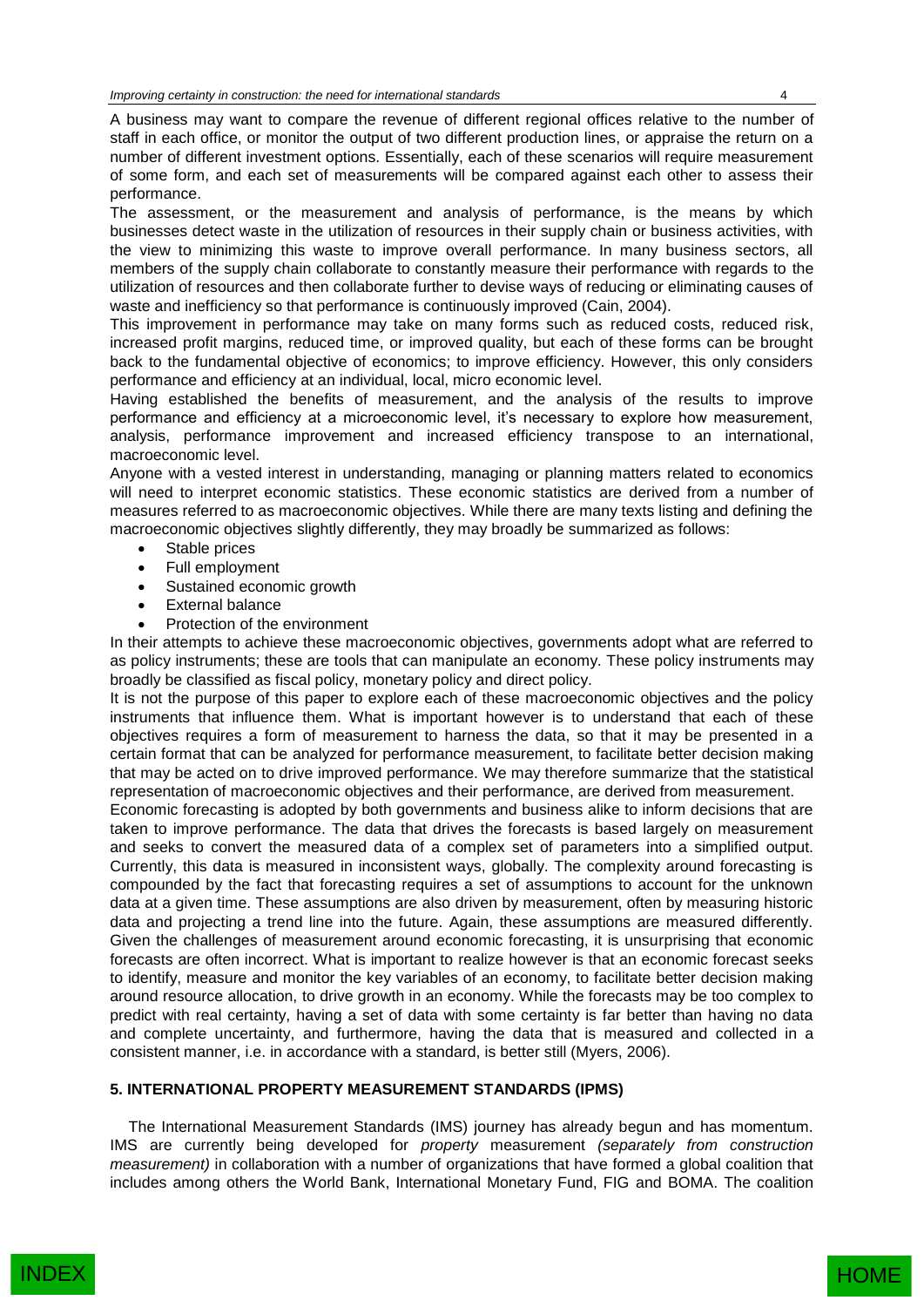has 44 official members who have signed a declaration and comprise not-for-profit, standard-setting organisations and non-commercial firms.

The Coalition has also created a voluntary status of "IPMS Partner" for commercial entities. IPMS Partners are listed on the IPMS website [\(www.ipmsc.org\)](http://www.ipmsc.org/) and are at the forefront of the IPMS initiative and have registered their support in establishing the standard across property markets. There are currently 34 IPMS Partners, though the number of both Coalition Members and Partners is growing all the time. The coalition has developed a "top down, bottom up" strategy that will facilitate the collaborative development and adoption of a set of high level, principles based standards that will be recognized across the global community, while allowing locally based practices to continue.

In July 2013 the IPMSC selected real estate experts from around the world to form its Standards Setting Committee (SSC) and develop global standards for property measurement. The SSC comprises 18 property experts from 11 different countries and 5 different continents. Between them, the Standards Setting Committee has experience of property measurement methodologies in almost 50 countries. The SSC recently published an Exposure Draft of an IPMS for Offices and this is currently open for public consultation, comment and feedback. The final standard is due to be issued in November 2014.

The development of the IPMS has a clear focus on global collaboration amongst professional associations, standard setting organisations and other entities. Considerable effort has taken place to invite and encourage global participation in this initiative. It is very apparent that this initiative would not be successful if it was developed by a small number of organisations – this would limit the global 'take-up' of the standards and would open up the standards to criticism/cynicism due to perceptions that they were influenced by the vested interests of these organisations. Focusing on global collaboration and ensuring that the coalition drives the standards development, rather than individual organisations, has seen the IPMS flourish and gain considerable global momentum in a very short space of time.

#### **6 BENEFITS OF INTERNATIONAL CONSTRUCTION MEASUREMENT STANDARDS**

Having explored the subject areas of international standards and international measurement standards, this section explores the benefits that can be realized from international construction measurement standards (ICMS) and how these can contribute to realizing an efficient global, macro economy. Construction may be defined as: *"In the fields of [architecture](http://en.wikipedia.org/wiki/Architecture) and [civil engineering,](http://en.wikipedia.org/wiki/Civil_engineering) construction is a process that consists of the [building](http://en.wikipedia.org/wiki/Building) or assembling of materials in order to produce buildings or [infrastructure.](http://en.wikipedia.org/wiki/Infrastructure)"*

#### **6.1 Standards for measuring construction costs: nationally**

When considering the relationship between measurement and construction, one may automatically think of a surveyor or engineer measuring quantities of materials required to construct a building, a port, or a bridge for example. This aspect of measurement is vital to construction since it directly drives the costs associated with a construction project, which is one of the key areas of interest (and indeed of dispute) between the parties to a construction contract.

There is clearly a need for a measurement standard for construction, so that a consistent approach to estimating can be adopted (thus giving construction clients confidence in cost estimates for benchmarking, decision making and financing) and to enable the quantification of works so that the parties to a construction contract can agree the value of works accurately, for payments to a construction company undertaking works, or for a valuation for an interested party such an investor.

In terms of construction costs, the RICS has developed a suite of measurement standards for buildings titled the New Rules for Measurement (NRM) that form the basis of construction cost estimates, while other institutions such as the European Council of Construction Economists (CEEC) have also developed standards of a similar nature. The African Association of Quantity Surveyors (AAQS) is also developing a construction measurement standard for the African region.

However, these standards are most useful at a national level, specifically for the reasons described above, where projects within a region have similar construction methodologies, technologies, labour costs and material costs, which are all relatively comparable.

At a global level, the demand for a measurement standard for construction may be less clear. To elaborate, we may pose the question: Why would a local Chinese (for example) developer choose to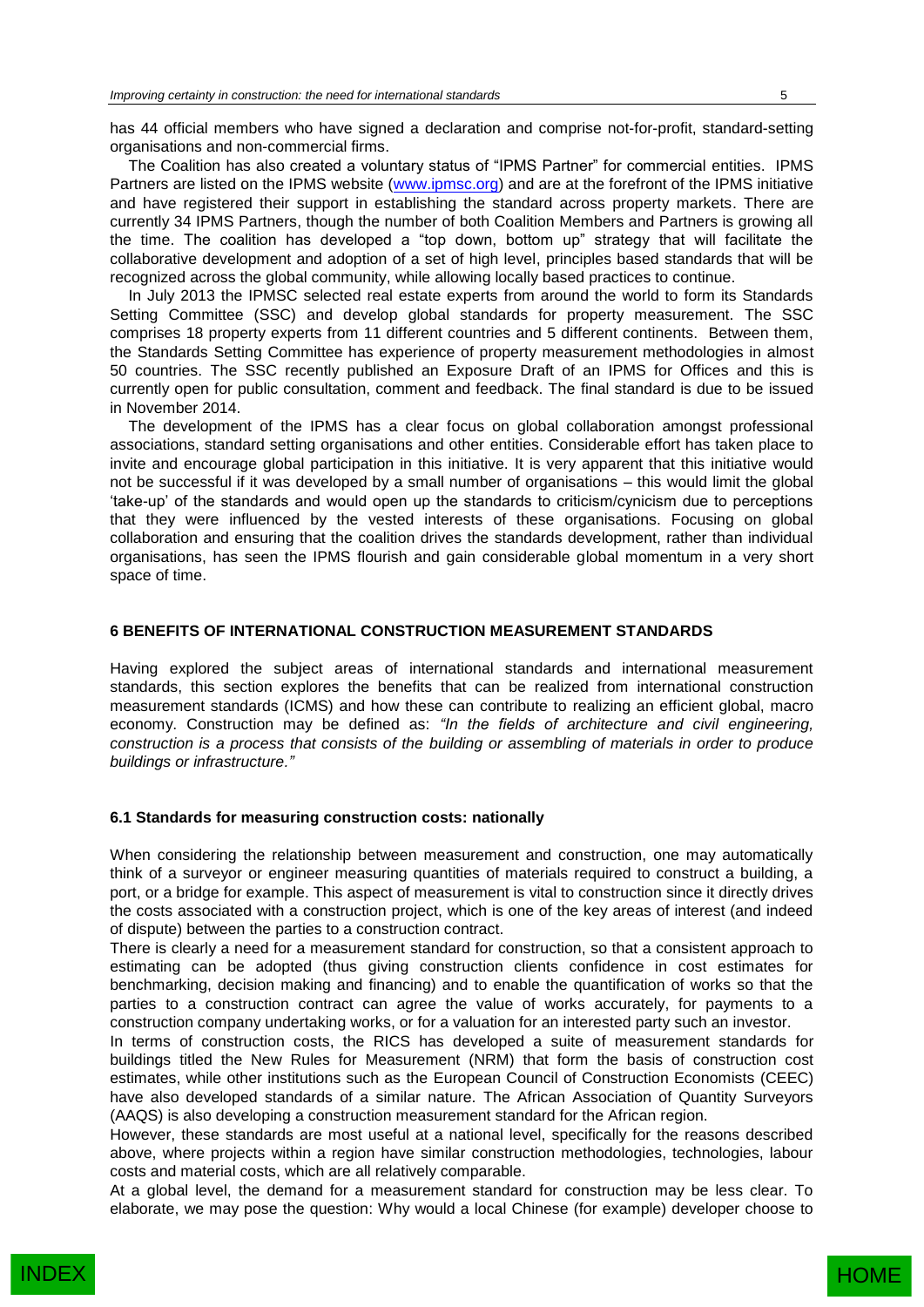benchmark the cost of a new build office block in China, against one in France (for example) to determine whether the scheme was designed efficiently and offers value for money?

There are numerous factors aside from the actual design that would make the comparison challenging and tenuous; these include legislation, design and specification standards, construction methodologies, the availability and cost of materials and labour, not to mention the prevailing exchange rates. Where the sole objective is to determine whether a project's design offers efficiency and value for money, it's far more efficient and effective to benchmark a project against similar projects in the same region where the majority of non-design factors are immediately comparable, i.e. "*all other things being equal*" so that we may isolate just the design for comparison.

## **6.2 Standards for measuring construction costs: internationally**

Data is recognized as the fourth factor of production (Ong 2012). It is therefore necessary that data is measured, collected, managed and harnessed in a way that maximizes the efficiency of production. International construction measurement standards (ICMS) may offer the greatest benefit by increasing the quality of comparable data used to inform decisions on international expenditure, production and investment. See Lian Ong, Quantity Surveyor and Past President of the RICS, has noted that *"All other things being equal, the country with the better data and information – and the ability to use it effectively – will achieve faster growth"* (Ong 2012, p.5). In an increasingly global market investors search for, and have exposure to greater opportunities for international investment in construction development projects.

Investors are often faced with limited capital funds, or the capacity to invest in only one project on a given site meaning that projects are 'mutually exclusive'. Where only one project may be chosen as an investment vehicle, it is essential to choose the project whose value exceeds the cost of inputs used by the greatest amount. This decision making process requires investment options (in this case development projects) to be measured, scored, and ranked (Harvey & Jowsey, 2006, p. 86).

From a purely monetary perspective, an investor's decision-making around scoring, ranking and selecting a particular investment project, will be broadly based around the following considerations:

- a) The cost of land
- b) Construction costs
- c) Other development costs (fees, statutory and legislative costs etc.)
- d) Developer's profit
- e) Value of the completed development

The relationship between these considerations may be considered as follows:

## **a + b + c + d = e**

This paper is concerned only with item b); Construction costs, which may typically account for 30% – 40% of e) the value of the completed development.

At a regional level, i.e. where investors are ranking and appraising investment options all within one region, the data used for ranking may or may not be measured to a consistent standard. However, it's likely that the data may at least be comparable within any given region. By making reasonable assumptions based on knowledge of the regional market, then leveling and manipulating the data a meaningful comparison can be made to inform decision making.

For example, a surveyor may be commissioned to appraise the construction costs of a number of investment options on behalf of a client. When making an appraisal, a surveyor would need to consider aspects that include but may not be limited to the following:

- Technical design (structure, services, finishes)
- Specification (quality and performance of materials, finishes, equipment)
- Contractor's preliminaries
- Design efficiency (net to gross area ratio, wall to floor ratio)
- Construction start date and duration
- Design and management fees
- Legislative and statutory matters
- Construction methodologies available
- Construction technologies available
- Location factors
- Risk

The surveyor may use historic data, forecasts and judgment to make assumptions that will enable a meaningful comparison of the various schemes. In regions that have nationally agreed standards, or recognized practices for measuring construction costs each of the factors listed above could be

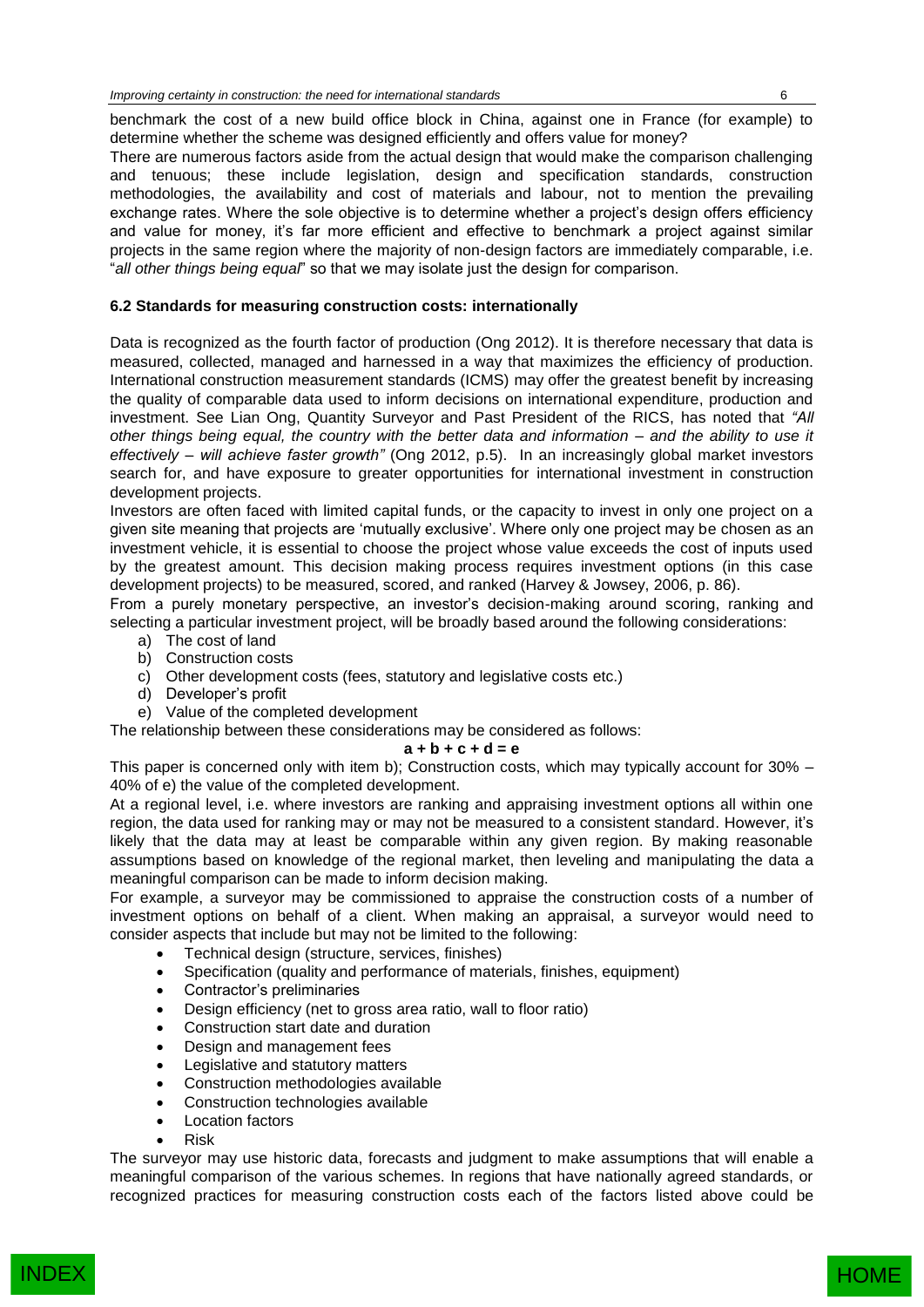measured on a comparable basis. In the UK and across a number of European countries for example, surveyors adopt and generally adhere to a standard for measuring construction costs. In the UK quantity surveyors predominantly use the Standard Form of Cost Analysis which offers a recognized structure for measuring construction works, which is applicable to all building types and can be repeated, thereby offering a consistent basis for comparing numerous building or investment options with one another, to inform decision making.

The CEEC has done considerable work on measurement standards in Europe. By comparing the various measurement standards of a number of European nations on a single, common design scheme, the CEEC has highlighted the discrepancy in the resulting costs generated by using the various standards. The results found a cost variance of almost 100%. This significant discrepancy was the result of the various definitions of the measurement of quantities within each standard, however it was also found that different national standards either included or excluded various scope items within the standard. For example, depending on the country, the following costs were included:

- Building construction and external works (all countries)
- Professional fees for planning (all countries except France)
- Land costs (only Switzerland and Denmark)
- The cost of finance (only Switzerland and Denmark)

The resulting comparison of costs  $/m^2$  were therefore highly misleading (Wright, M & Stoy, C 2008) and as such would potentially lead to investment decisions being taken on substantially inaccurate data regarding the construction costs of a development.

The CEEC has responded to this situation by developing in collaboration with its European members a European Code for Cost Planning that defines all of the construction elements which *"provides a longsought for basis for meaningful European cross-border cost comparison of buildings. References to national standards enable analysis and comparison of building projects based on available data"* (Wright, M & Stoy, C 2008).

At a global level, there is no single standard of measurement for construction. Based on the work by CEEC across Europe, we may extrapolate that a similar situation exists where inconsistent data leads to significant variations in the reporting of construction costs between world regions. This inconsistency of data creates challenges to the investor who needs to make choices between international investment options. Specifically, the status quo is that when comparing development projects between different countries, there is no international standard that defines what is included within a construction cost estimate, making cost comparisons inefficient and/or inaccurate. At best; the investor can make reasonable assumptions to make construction investment options more comparable to make informed decisions. At worst; decisions are based on poor quality information and may lead to significant losses for governments, businesses, institutions and/or investors.

Some examples of recent projects demonstrating the use and benefits of international standards are as follows:

## **6.3 Standards Case Study 1:**

An Australian State has engaged with a consultancy (confidential parties) to develop and implement a standard for its real estate portfolio that can be benchmarked internationally, to improve its efficiency and drive cost savings in its construction and refurbishment programs across over 1,000 assets.

## **6.4 Standards Case Study 2:**

A case study by consultant EC Harris shows how a corporate client saved €18m across its real estate portfolio by developing a global work place strategy. The basis of the work place strategy was a global standard of measurement to be applied across the business, which enabled "like-for-like crossportfolio benchmarking" to drive improved decision making based on higher quality data.

These two case studies offer practical examples and highlight the demand and benefits that may be realized from an international construction measurement standard at both corporate and governmental levels. It should be emphasized again that finding these improvements and efficiencies at the microeconomic level influence and have a positive effect on the macro economy by driving growth.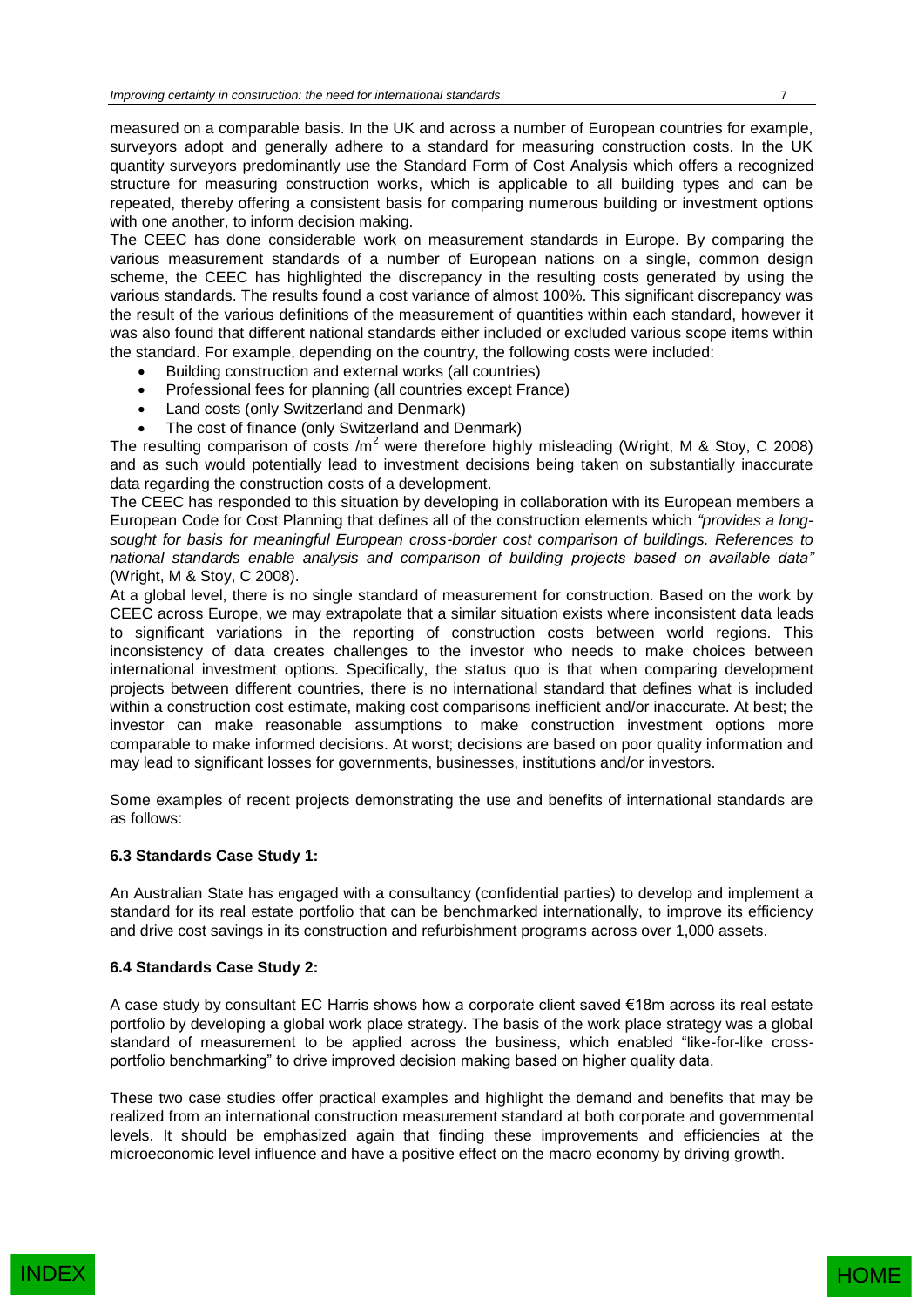## **6.5 Beneficiaries**

A list of potential stakeholders who could benefit from an improved quality of data (and therefore reduced risk and uncertainty) made possible by ICMS include but may not be limited to the following:

- Investors: investment funds, private equity, pension funds, corporate and private investors, REITs
- Insurance providers: insurers and re-insurers
- Private clients: developers, end users, real estate/ property companies, banks, global corporates
- Governments: wishing to benchmark against other nations
- Consultants: all consultants by offering better, comparable, consistent advice, more efficiently which results in improved service, using less resource
- International construction companies: improved transparency re tendering/ pricing

## **7 THE FIRST STEP – INTERNATIONAL CONSULTATION & COLLABORATION**

## **7.1 Consultation**

The RICS and the CEEC have laid the initial foundations for the development of an international construction measurement standard and have recently been joined by the International Cost Engineering Council (ICEC) in support of the venture. The RICS, CEEC and ICEC have commenced the first step in the development of the ICMS by reaching out to the global project cost management community to inform them about the proposal and invite them to be involved.

The objective is to implement a similar strategy to that adopted by the International Property Measurement Standards Coalition (IPMSC) with the focus on collaboration and input from project cost management organisations and other allied entities around the world. This would involve the formation of a global coalition to further explore international construction measurement standards and to develop collaboratively a set of principles based standards that will be adopted by the coalition members at a global level. The intent is not to supplant existing national and/or regional measurement standards but rather produce over-arching global standards that are recognized and used by all coalition members but also provide scope for the standards to be adapted to suit specific national and/or regional requirements.

The primary benefit of this venture does not lie with individual members of the coalition but rather with the global project cost management profession as a whole (be it quantity surveying, cost engineering, construction economics, project management, project controls or other descriptor of the profession). The profession lacks a global identity and needs to come together to develop common global standards, common bodies of knowledge and standard definitions/terminology. Large global entities typically require International Standards, International Certification and International Accreditation and this is distinctly lacking in the profession. Internationally recognized standards would also facilitate greater engagement with and recognition by major global organizations such as the United Nations (UN), the World Bank, the World Trade Organisation and the International Monetary Fund (IMF).

## **7.2 Professional Associations**

The ICMS could be the catalyst for long term collaboration within the profession. A key factor will be the collaboration, support and input of the various national, regional and global project cost management associations around the world. Without this support the development of the ICMS is unlikely to succeed. Fortunately, the profession is well placed with strong national and regional/global associations around the world.

The following outlines the main global and regional associations that would potentially form the foundation for the ICMS coalition. Key associations include the International Cost Engineering Council (ICEC), the Royal Institution of Chartered Surveyors (RICS), the Association for the Advancement of Cost Engineering International (AACE International), the International Project Management Association (IPMA), the International Federation of Surveyors (FIG), the African Association of Quantity Surveyors (AAQS, the Pacific Association of Quantity Surveyors (PAQS) and the European Council of Construction Economists (CEEC).

ICEC is a global entity that acts as an umbrella organisation for cost engineering, quantity surveying and project management associations around the world with a membership base of 40 national

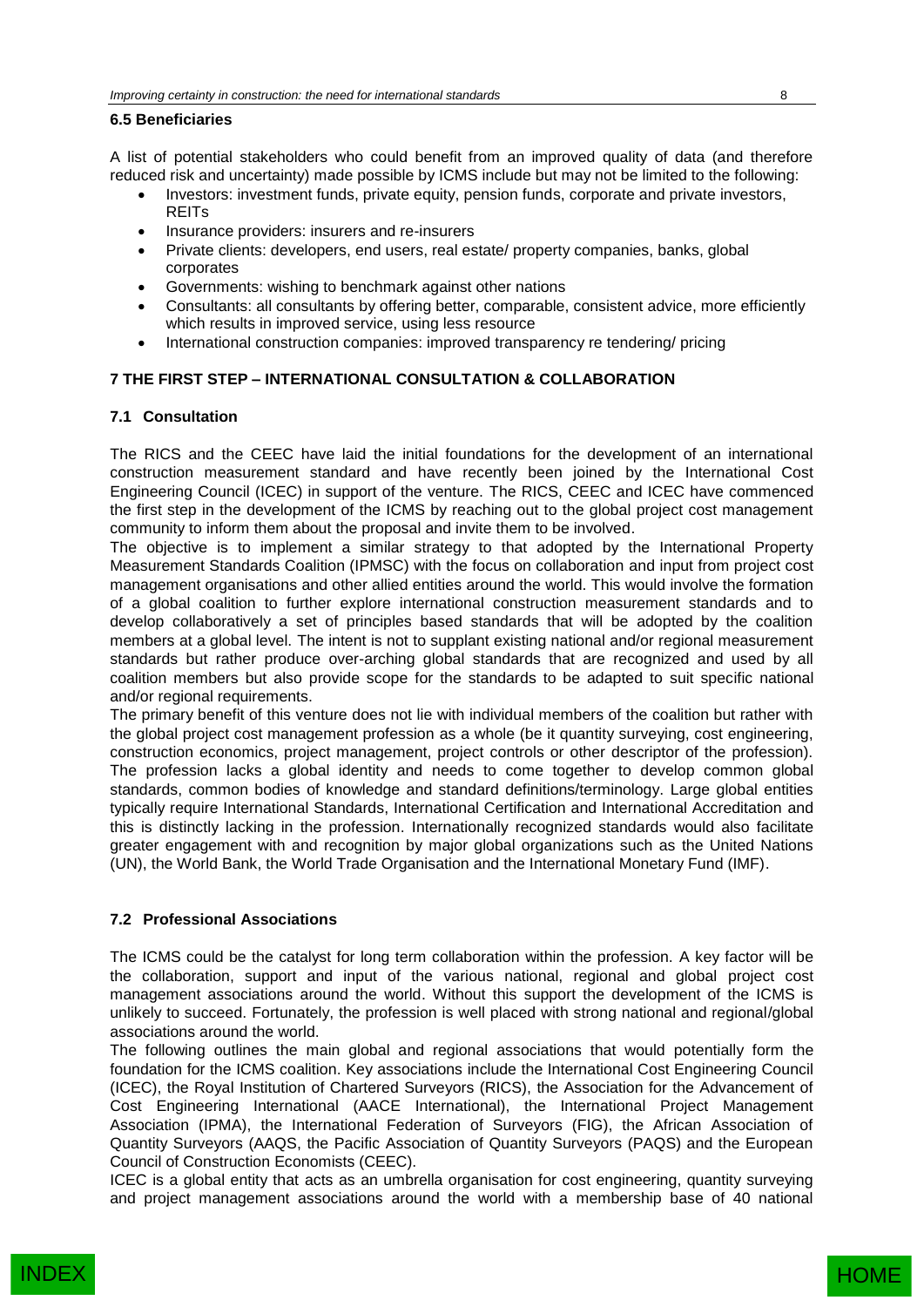associations located in nearly 40 countries and representing over 100,000 cost management professionals working in over 120 different countries. Its primary mission is to bring project cost management associations together to network, share information and knowledge to raise global professional standards of practice. Accordingly, ICEC, given its leadership role in the industry, is well placed to bring a large number of associations into the ICMS Coalition.

The RICS are a large global organization with over 100,000 qualified members and 34,000 student members in 146 countries. It represents professionals working in property, land and the built environment with 16 professional groups across these fields (RICS 2014).

The AACE (formerly the American Association of Cost Engineering) was formed in 1956 and was originally nationally focused but it is now a global organisation with over 7,500 members world-wide. They have members in 87 countries with over 80 local and international sections (AACE 2014).

IPMA is a global organization that represents the professional disciplines of project, programme and portfolio management. Cost management is a core activity of the project manager so there is a lot of correlation between IPMA and cost management associations. IPMA has 54 member association with the majority of these associations in Europe (IPMA 2014).

FIG is the main organisation representing the surveying profession around the world with 106 member associations from 88 countries and representing surveyors from 120 countries. The field of Quantity Surveying/Cost Management/Construction Economics is represented by FIG's Commission 10 – Construction Economics (FIG 2014).

A range of regional associations also represent the profession. The AAQS provide regional representation for the quantity surveying profession in Africa. Membership primarily comprises quantity surveying professional associations in Africa but recently membership was opened to professional firms. The AAQS has 16 member associations from across Africa (AAQS 2014).

PAQS represents the quantity surveying/cost engineering profession in the Asia-Pacific region with 12 member associations drawn from the region (PAQS 2014).

The CEEC represents the field of construction economics in Europe and promotes the profession at the European level. Membership primarily comprises professional associations or groups within a European country and individual members in countries where relevant professional associations don't exist (CEEC 2014).

Clearly there are strong and extensive professional association networks in the project cost management field. The challenge is to bring them together to work on initiatives such as the ICMS for the overall development of the profession.

It is important to note that the ICMS venture will start out with a 'blank page' hence will have no preconceived plans or agendas – the aim is for the scope and content of the ICMS to be determined by the coalition.

## **8 SCOPE OF INTERNATIONAL CONSTRUCTION MEASUREMENT STANDARDS**

This paper explores *why* ICMS are needed and the benefits that can be realized, specifically from a construction cost perspective. There are however, a number of other potential measurement standards for construction that may offer similar benefits to investors and decision makers.

Additional potential international construction measurement standards may include but not be limited to:

- Whole life cycle costs: (what is included in WLC, is cleaning included for example?)
- Construction programmes: (number of hours in a work day, or work week)
- Project risk: (risk rating and scoring methodologies)
- Construction quality: (design & specification, building control)
- Legal: (construction contract contents/ features)
- Carbon: (embodied and/ or emitted)
- Performance of construction labour: (levels of labour force productivity)
- International construction cost indices: (location, tender and inflation indices)
- Technology: (BIM completeness and data drops)
- Sustainability: (environmental, economic and social aspects)
- **Others**

The construction industry has many tools and methodologies for measuring some of the above. However there is disparity and inconsistency in the way each factor is measured. For example, the United States (LEED), United Kingdom (BREEAM) and Australia (Green Star) each have their own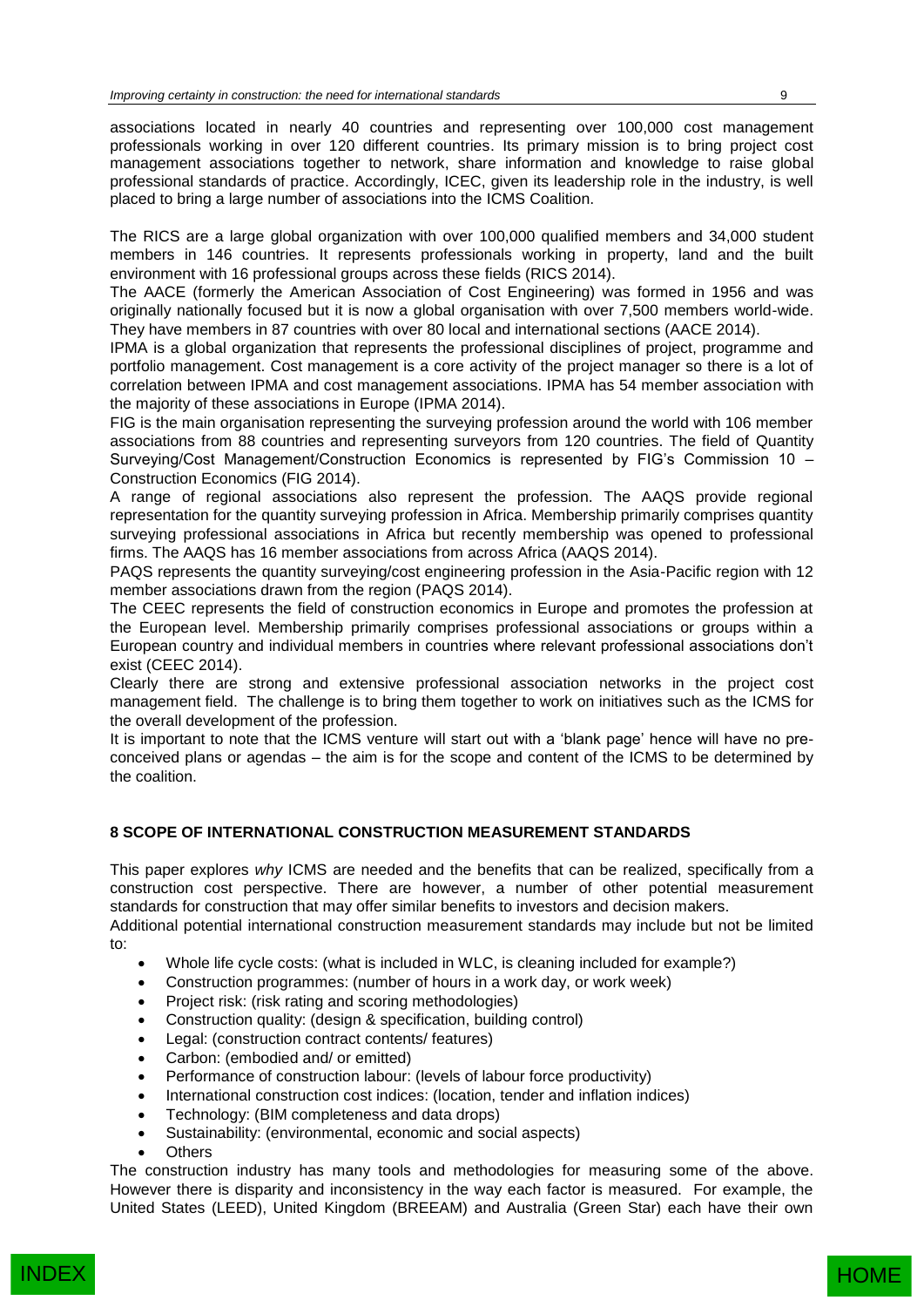green building ratings. There is no agreed, recognized standard for consistently measuring the performance and comparing the performance of buildings between these countries. A global standard for green building performance would allow global corporate real estate managers to compare the performance of their portfolio and take a more strategic and better informed approach to decision making with regard to investing in improvements to its corporate real estate portfolio.

## **9 CONCLUSION**

Following a review of the theory of international standards and how this has been applied successfully to international accounting standards, it can be seen that this provides a robust template for the extension of international standards into property and construction. Empirical evidence to date with the IPMS suggests that a coalition of like-minded bodies can agree and derive international standards that are recognized by world bodies and national governments. For example, the Dubai government has recently recognized the IPMS.

Challenges to this approach may reside in ontology and cultural relativism. However, if the international standards follow the tested approach of tangibility, flexibility and are framed at a high, in principle, level it has been shown that these challenges can be overcome. Globalisation has increased the need for comparability and consistency to such an extent that it now increasingly overrides a narrow, insular approach.

Hence, the intention is for international construction measurement standards to follow the same model as the international property measurement standards i.e. explore the needs and benefits, form a coalition of interested parties and stakeholders across the global construction community, form a standards setting committee, collaboratively develop the standards, communicate, adopt and apply the standards, monitor success, gather feedback and refine where necessary. In short, a truly collaborative and integrated approach to resolve an accepted impediment to world trade and economic efficiency.

This paper has shown that there is a realizable need to develop ICMS and to thus improve certainty and attract investment to construction projects worldwide.